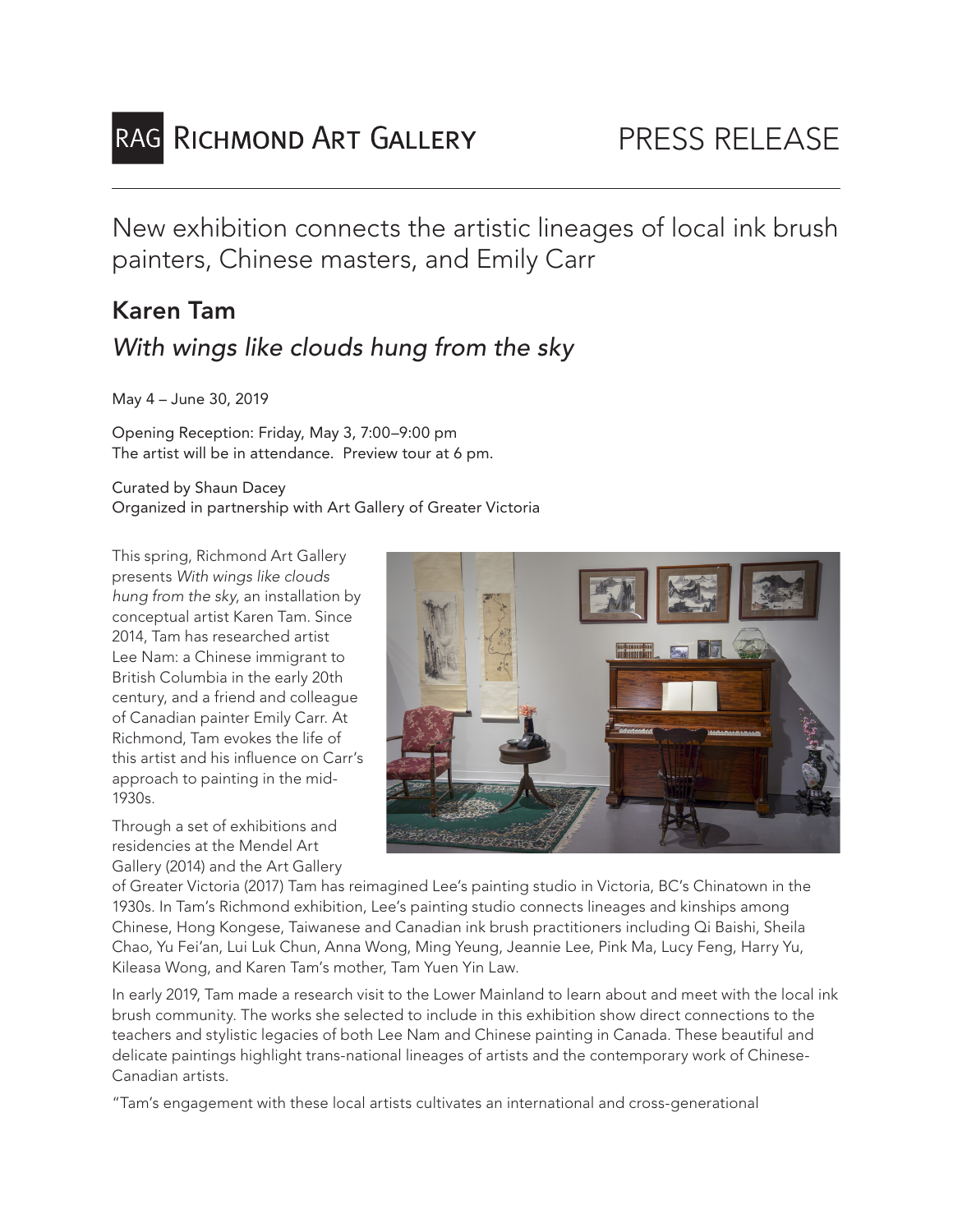conversation. She's bringing greater visibility to the artistic legacy of Chinese-speaking communities in Canada" states exhibition curator Shaun Dacey.

Tam's exhibition shows the influences of East and West that shaped the context that Lee Nam and Emily Carr painted in, while also opening up a broader dialogue with immigrant artistic experience in Canada. Tam's work is unique in its sincere outreach and conversation with inter-generational and multilingual artists, connecting contemporary and traditional forms in dialogue.

Karen Tam states: "This exhibition project is constantly evolving, from focusing solely on the connections between Emily Carr and Lee Nam at the beginning, to now, where I invite the art-making and activities of the Richmond Chinese community into the installation space as a way to engage visitors and to animate the exhibition, making it more dynamic and active."

Alongside the exhibition, Richmond Art Gallery will produce a publication in partnership with the Art Gallery of Greater Victoria and Varley Art Gallery. The book will encompass both Tam's historical research on Lee Nam and her artistic responses. After four years of Tam's research, development and experimentation, Shaun Dacey adds "it is an opportune moment to produce a book". The publication will include essays by Karen Tam, AGGV curator Haema Sivanesan, and Griffin Projects Director Lisa Baldissera, among others. Dacey adds: "The publication will be an important legacy for this exhibition, connecting Tam's contemporary conceptual art practice with a history of Chinese-Canadian cultural exchange, highlighting Chinese artists living and working in Canadian communities, while also shedding new light on Asian influences in the work of Emily Carr."

#### BIOGRAPHY

Karen Tam is an artist whose research focuses on the various forms of constructions and imaginations of cultures and communities, through her installation work in which she recreates spaces of Chinese restaurants, karaoke lounges, opium dens, curio shops and other sites of cultural encounters. Since 2000, she has exhibited her work and participated in residencies in North America, Europe, and China, including the Deutsche Börse Residency at the Frankfurter Kunstverein (Germany), Musée d'art contemporain de Montréal(Canada), and CUE Art Foundation (USA). She was a finalist for the Prix Louis-Comtois in 2017 from the Contemporary Art Galleries Association and the Ville de Montréal, a finalist for the Prix en art actuel from the Musée national des beaux-arts de Québec in 2016, and long-listed for the Sobey Art Award in 2016 and 2010. Her works are in museum, corporate, and private collections in Canada, United States, and United Kingdom.

 Tam lives and works in Montréal and holds a MFA in Sculpture from The School of the Art Institute of Chicago and a PhD in Cultural Studies from Goldsmiths (University of London). She is a contributor to Alison Hulme's (ed.) book, *The Changing Landscape of China's Consumerism* (2014) and to John Jung's book, *Sweet and Sour: Life in Chinese Family Restaurant* (2010). She is represented by Galerie Hugues Charbonneau.

For high-resolution images or to arrange an interview, please contact:

Paula Hickey, Gallery & Exhibition Coordinator

phickey@richmond.ca, 604-247-8312